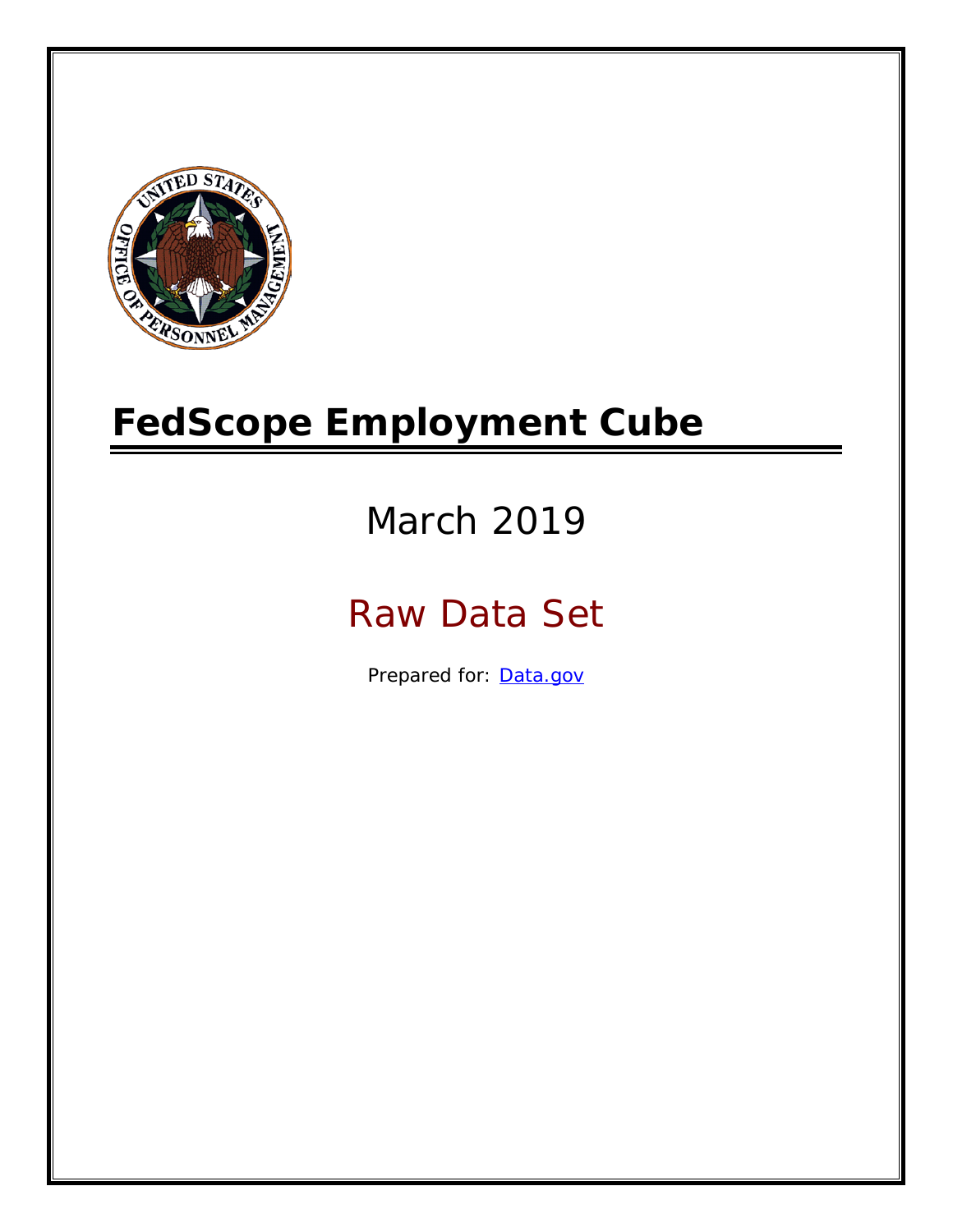

# **Table of Contents**

| $\mathbf{1}$ |      | <b>OVERVIEW</b>                                | 3                |
|--------------|------|------------------------------------------------|------------------|
|              | 1.1  | Purpose                                        | $\mathbf{3}$     |
|              | 1.2  | <b>Scope</b>                                   | 3                |
| 2            |      | <b>RAW DATA SET FILE</b>                       | $\frac{3}{3}$    |
|              | 2.1  | <b>FACTDATA</b>                                |                  |
| 3            |      | <b>DIMENSION TRANSLATIONS FILES</b>            | 5                |
|              | 3.1  | Agency                                         | 5                |
|              | 3.2  | Location                                       | $\boldsymbol{6}$ |
|              | 3.3  | Age                                            | 6                |
|              | 3.4  | <b>Education Level</b>                         | $\overline{7}$   |
|              | 3.5  | <b>General Schedule &amp; Equivalent Grade</b> | 8                |
|              | 3.6  | <b>Length of Service</b>                       | 8                |
|              | 3.7  | Occupation                                     | 9                |
|              | 3.8  | <b>Occupation Category</b>                     | 9                |
|              | 3.9  | Pay Plan & Grade                               | 10               |
|              | 3.10 | <b>Salary Level</b>                            | 10               |
|              |      | 3.11 STEM Occupations                          | 11               |
|              |      | 3.12 Supervisory Status                        | 11               |
|              |      | 3.13 Type of Appointment                       | 12               |
|              |      | 3.14 Work Schedule                             | 12               |
|              | 3.15 | <b>Work Status</b>                             | 13               |
|              | 3.16 | Date                                           | 13               |
|              |      | 3.17 Employment                                | 14               |
|              |      | 3.18 Average Salary                            | 14               |
|              |      | 3.19 Average Length of Service                 | 14               |
| 4            |      | <b>DATA DEFINITIONS</b>                        | 15               |
|              | 4.1  | Agency                                         | 15               |
|              | 4.2  | Location                                       | 15               |
|              | 4.3  | Age                                            | 15               |
|              | 4.4  | <b>Education Level</b>                         | 15               |
|              | 4.5  | <b>General Schedule &amp; Equivalent Grade</b> | 15               |
|              | 4.6  | <b>Length of Service</b>                       | 15               |
|              | 4.7  | Occupation                                     | 15               |
|              | 4.8  | <b>Occupation Category</b>                     | 15               |
|              | 4.9  | Pay Plan & Grade                               | 16               |
|              | 4.10 | <b>Salary Level</b>                            | 16               |
|              | 4.11 | <b>STEM Occupations</b>                        | 16               |
|              | 4.12 | <b>Supervisory Status</b>                      | 16               |
|              | 4.13 | <b>Type of Appointment</b>                     | 16               |
|              | 4.14 | <b>Work Schedule</b>                           | 16               |

**Source**: FedScope [\(https://www.fedscope.opm.gov/\)](https://www.fedscope.opm.gov/) 1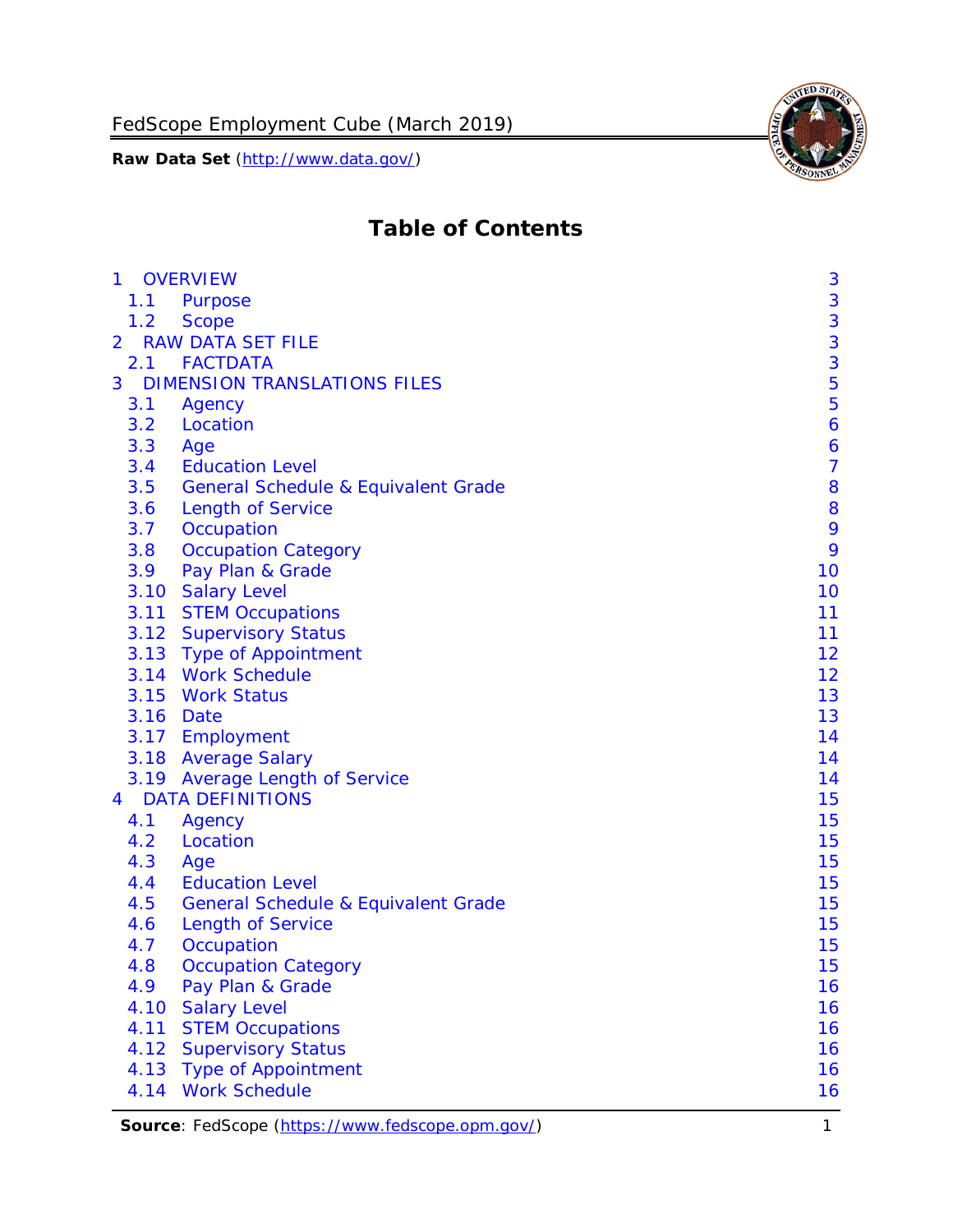FedScope Employment Cube (March 2019)

**Raw Data Set** (http://www.data.gov/)

|            | 4.15 Work Status                                    | 16 |
|------------|-----------------------------------------------------|----|
|            | 4.16 Date                                           | 16 |
|            | 4.17 Employment                                     | 17 |
|            | 4.18 Average Salary                                 | 17 |
|            | 4.19 Average Length of Service                      | 17 |
| 5 APPENDIX |                                                     | 18 |
| 5.1        | SAS Program to Read Raw Data Sets for Data Analysis | 18 |
| 5.2        | <b>FedScope General Public Web Site</b>             | 18 |
|            |                                                     |    |

# **Listing of Tables**

| Table 2.1: FACTDATA. TXT Record Layout  | 4  |
|-----------------------------------------|----|
| Table 3.1: DTagy.txt Record Layout      | 5  |
| Table 3.2: DTloc.txt Record Layout      | 6  |
| Table 3.3: DTagelvl.txt Record Layout   | 6  |
| Table 3.4: DTedlvl.txt Record Layout    | 7  |
| Table 3.5: DTgsegrd.txt Record Layout   | 8  |
| Table 3.6: DTIoslvI.txt Record Layout   | 8  |
| Table 3.7: DTocc.txt Record Layout      | 9  |
| Table 3.8: DTpatco.txt Record Layout    | 9  |
| Table 3.9: DTppgrd.txt Record Layout    | 10 |
| Table 3.10: DTsallvl.txt Record Layout  | 10 |
| Table 3.11: DTstemocc.txt Record Layout | 11 |
| Table 3.12: DTsuper.txt Record Layout   | 11 |
| Table 3.13: DTtoa.txt Record Layout     | 12 |
| Table 3.14: DTwrksch.txt Record Layout  | 12 |
| Table 3.15: DTwkstat.txt Record Layout  | 13 |
| Table 3.16: DTdate.txt Record Layout    | 13 |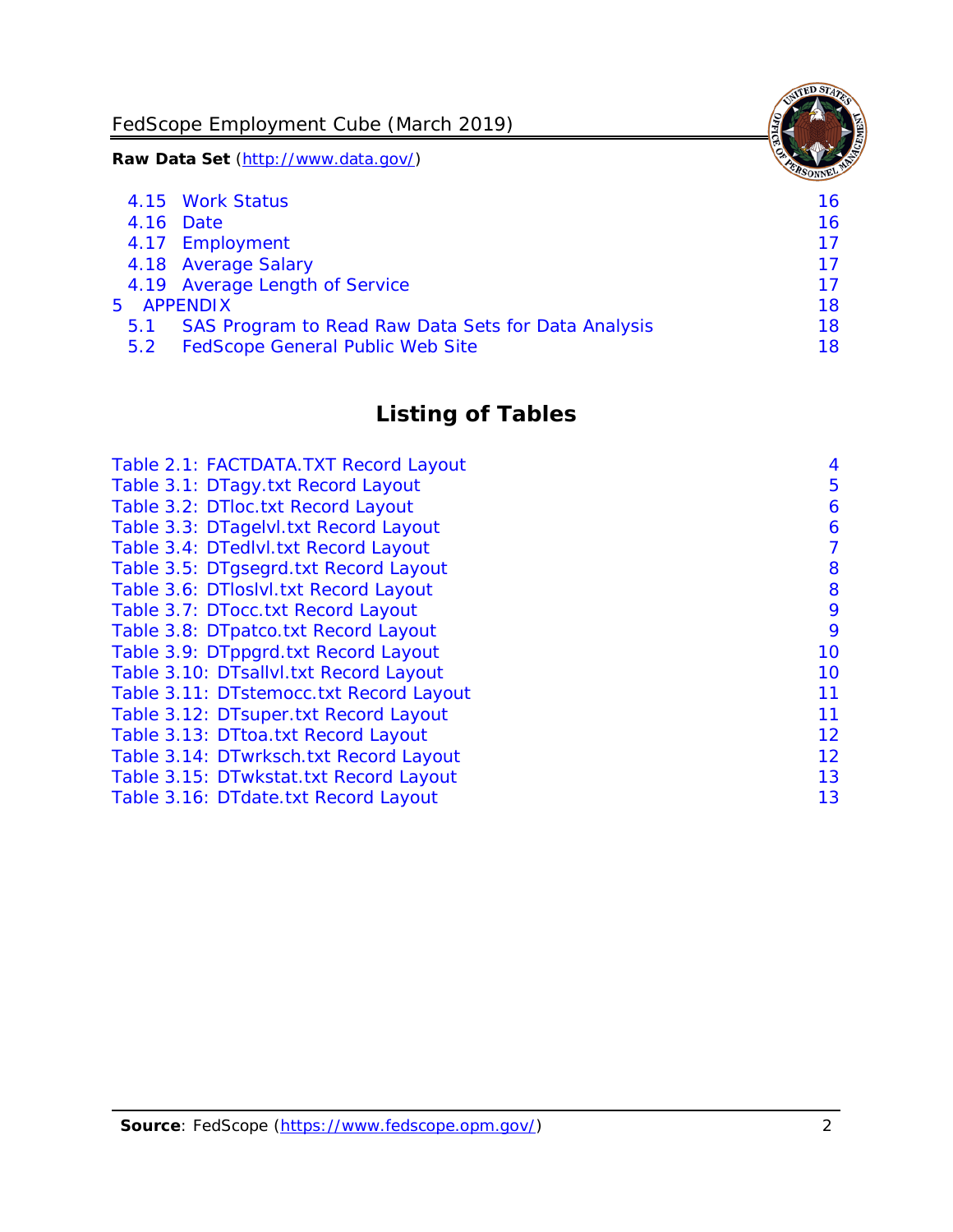

# <span id="page-3-0"></span>**1 OVERVIEW**

#### <span id="page-3-1"></span>*1.1 Purpose*

The purpose of this raw data set is to increase public access to high value, machine readable datasets generated by the U.S. Office of Personnel Management. The FedScope Employment Cube data sets are available via [Data.gov.](http://www.data.gov/)

#### <span id="page-3-2"></span>*1.2 Scope*

The scope of this raw data set includes data elements used in the creation of the FedScope Employment Cube [\(https://www.fedscope.opm.gov/\)](https://www.fedscope.opm.gov/). **NOTE**: Starting in FY 2010, the OPM Statistical Data Mart (SDM) is the source for all FedScope data. The SDM is processed data from the Enterprise Human Resources Integration (EHRI) data warehouse. Data is processed on a quarterly basis (i.e. March, June, September and December).

# <span id="page-3-3"></span>**2 RAW DATA SET FILE**

### <span id="page-3-4"></span>*2.1 FACTDATA*

This "**delimited**" (comma separated value (**CSV**)) raw data set provides employee population data as of March 2019. Each column value is separated by a "**comma**" from the next column's value and each row starts a new record. Each record contains 20 data elements. The record layout for FACTDATA.TXT is depicted in [Table 2.1](#page-4-0) below: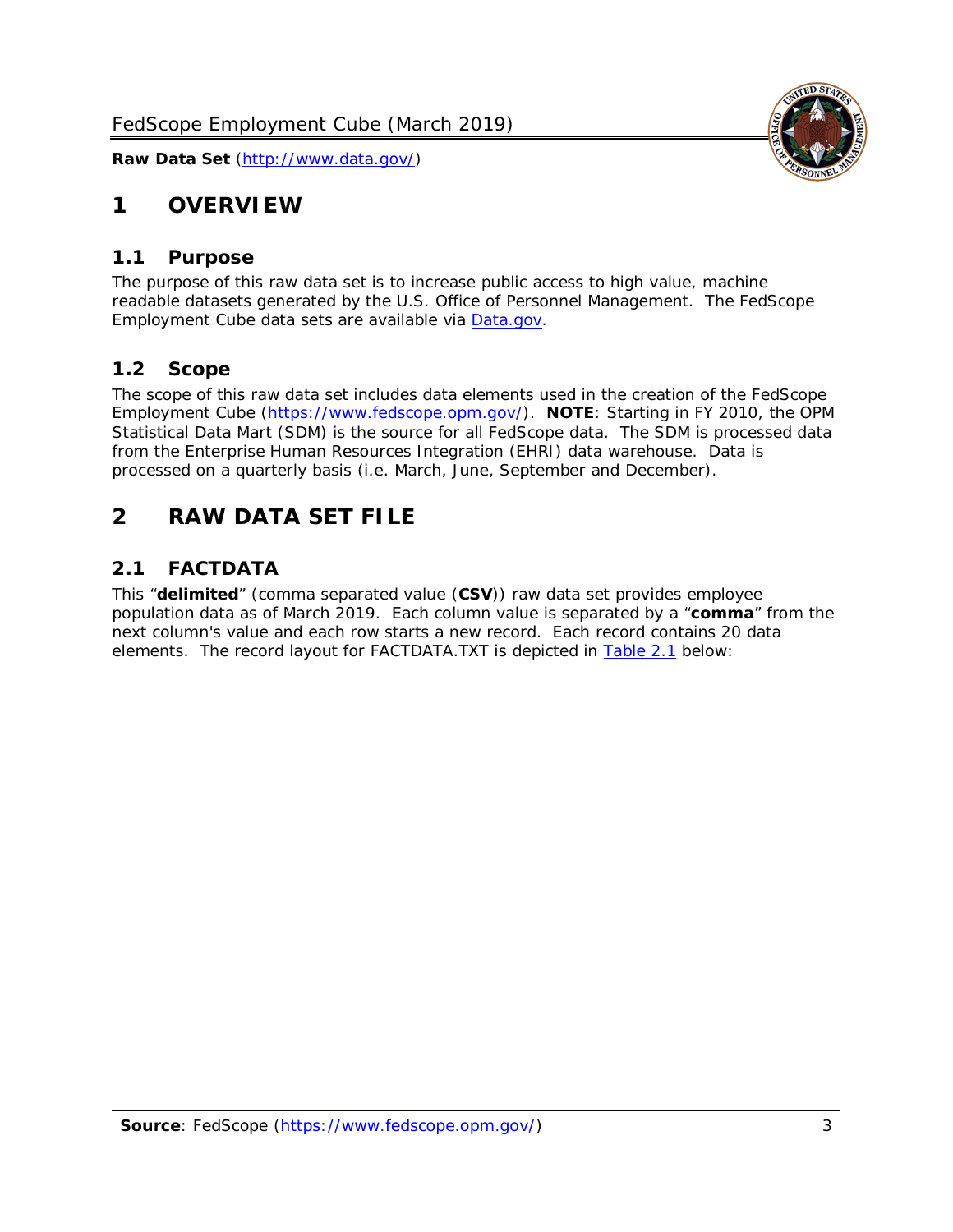

<span id="page-4-0"></span>

| Data<br><b>Column</b> | <b>DATA ELEMENT NAME</b>            | <b>CSV</b><br><b>Column</b><br><b>Name</b> | <b>CSV</b><br><b>Column</b><br>Format |
|-----------------------|-------------------------------------|--------------------------------------------|---------------------------------------|
| 1                     | Agency                              | <b>AGYSUB</b>                              | <b>TEXT</b>                           |
| $\overline{2}$        | Location                            | LOC                                        | <b>TEXT</b>                           |
| 3                     | Age                                 | <b>AGELVL</b>                              | <b>TEXT</b>                           |
| 4                     | <b>Education Level</b>              | <b>EDLVL</b>                               | <b>TEXT</b>                           |
| 5                     | General Schedule & Equivalent Grade | <b>GSEGRD</b>                              | <b>TEXT</b>                           |
| 6                     | Length of Service                   | <b>LOSLVL</b>                              | <b>TEXT</b>                           |
| $\overline{7}$        | Occupation                          | <b>OCC</b>                                 | <b>TEXT</b>                           |
| 8                     | <b>Occupation Category</b>          | <b>PATCO</b>                               | <b>TEXT</b>                           |
| 9                     | Pay Plan & Grade                    | <b>PPGRD</b>                               | <b>TEXT</b>                           |
| 10                    | Salary Level                        | <b>SALLVL</b>                              | <b>TEXT</b>                           |
| 11                    | <b>STEM Occupations</b>             | <b>STEMOCC</b>                             | <b>TEXT</b>                           |
| 12                    | <b>Supervisory Status</b>           | <b>SUPERVIS</b>                            | <b>TEXT</b>                           |
| 13                    | Type of Appointment                 | <b>TOA</b>                                 | <b>TEXT</b>                           |
| 14                    | Work Schedule                       | <b>WORKSCH</b>                             | <b>TEXT</b>                           |
| 15                    | <b>Work Status</b>                  | <b>WORKSTAT</b>                            | <b>TEXT</b>                           |
| 16                    | Date (e.g. 201903)                  | <b>DATECODE</b>                            | <b>TEXT</b>                           |
| 17                    | Employment                          | <b>EMPLOYMENT</b>                          | <b>NUMERIC</b>                        |
| 18                    | Average Salary                      | <b>SALARY</b>                              | <b>NUMERIC</b>                        |
| 19                    | Average Length of Service           | LOS                                        | <b>NUMERIC</b>                        |
|                       | <b>Total Records: 2,096,663</b>     |                                            |                                       |

#### **Table 2.1: FACTDATA.TXT Record Layout**

**NOTE**: If importing this table (data set) into Excel, change the "column data format" for columns 1-17 from "General" to "Text". Columns 18-20 can be imported as "General" data format. In Excel, the "General" data format converts numeric values to numbers. Columns 1-17 are TEXT fields; Columns 18-20 are NUMERIC fields.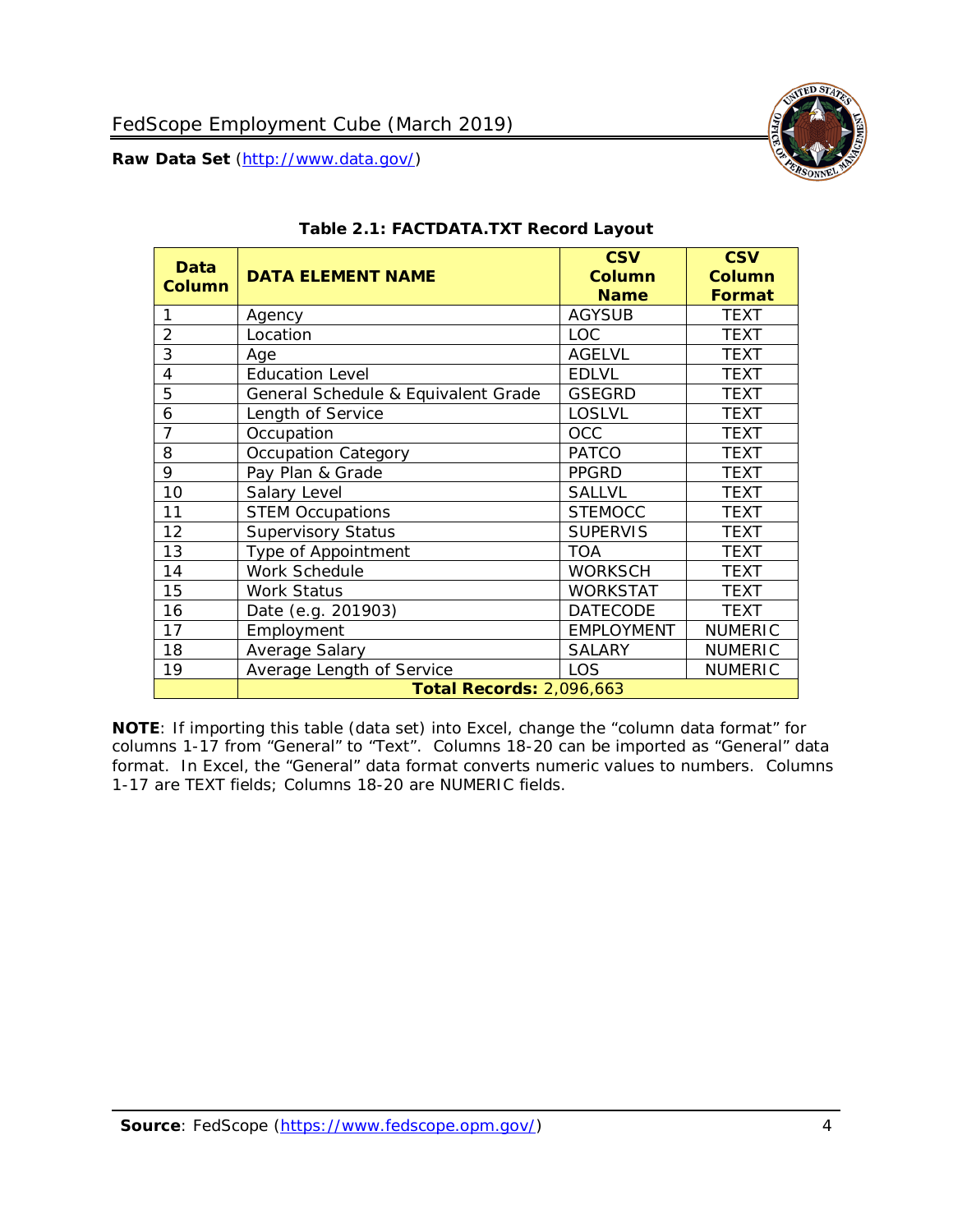

# <span id="page-5-0"></span>**3 DIMENSION TRANSLATIONS FILES**

# <span id="page-5-1"></span>*3.1 Agency*

This "**delimited**" (comma separated value (**CSV**)) data file provides translations for the agency data element contained in the employee population data file (FACTDATA.TXT). See [Table 2.1.](#page-4-0) Each column value is separated by a "**comma**" from the next column's value and each row starts a new record. Each record contains 6 data elements. The record layout for DTagy.txt is depicted in **[Table 3.1](#page-5-2)** below:

<span id="page-5-2"></span>

| Data<br>Column            | <b>DATA ELEMENT NAME</b>       | <b>CSV</b><br>Column<br><b>Name</b> | <b>CSV</b><br>Column<br><b>Format</b> |  |
|---------------------------|--------------------------------|-------------------------------------|---------------------------------------|--|
|                           | Agency Type                    | <b>AGYTYP</b>                       | <b>TEXT</b>                           |  |
| 2                         | <b>Agency Type Translation</b> | <b>AGYTYPT</b>                      | <b>TEXT</b>                           |  |
| 3                         | Agency                         | AGY                                 | <b>TEXT</b>                           |  |
|                           | <b>Agency Translation</b>      | <b>AGYT</b>                         | <b>TEXT</b>                           |  |
| 5                         | Agency Sub element             | <b>AGYSUB</b>                       | <b>TEXT</b>                           |  |
| 6                         | Agency Sub element Translation | <b>AGYSUBT</b>                      | <b>TEXT</b>                           |  |
| <b>Total Records: 533</b> |                                |                                     |                                       |  |

#### **Table 3.1: DTagy.txt Record Layout**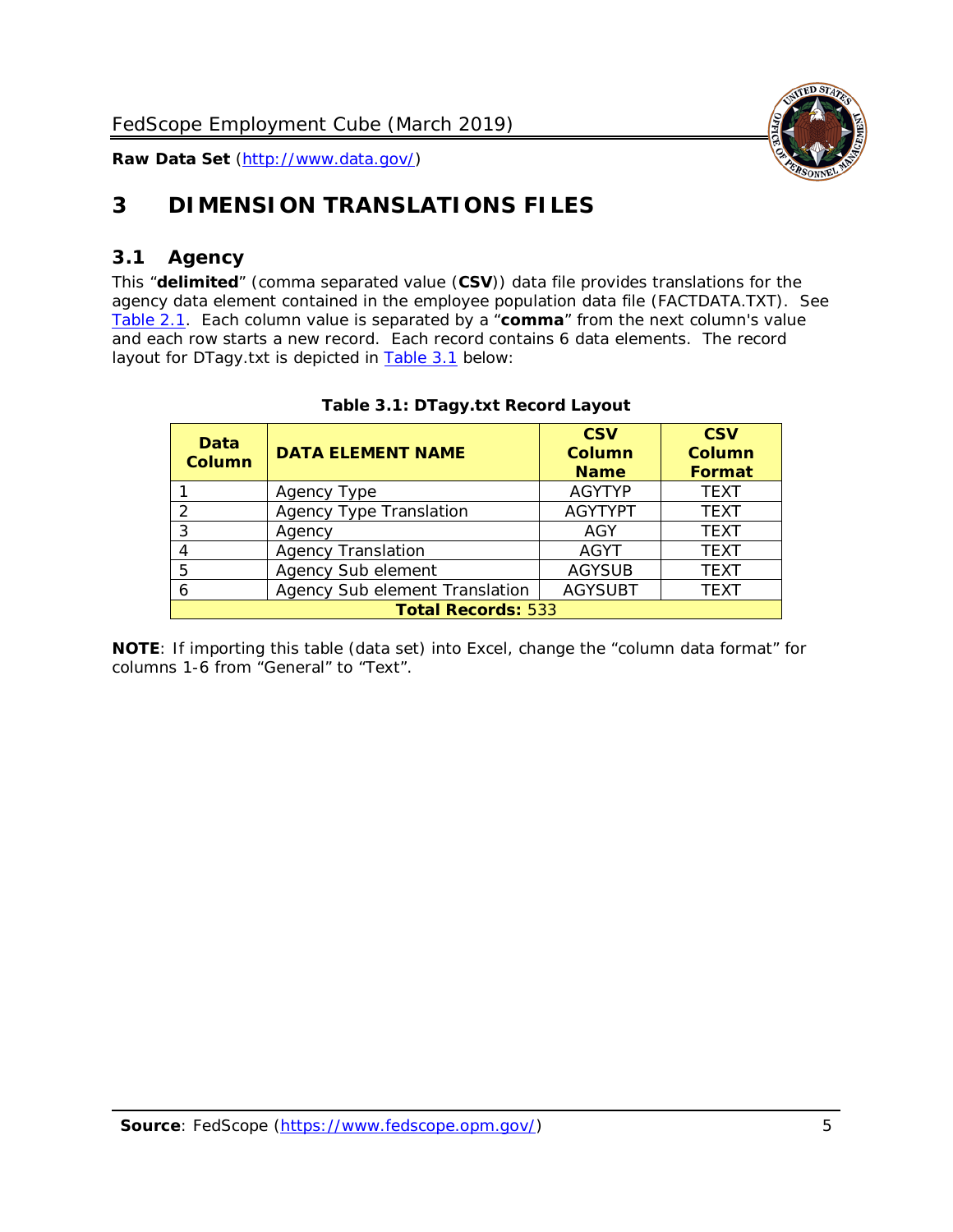#### <span id="page-6-0"></span>*3.2 Location*

This "**delimited**" (comma separated value (**CSV**)) data file provides translations for the location data element contained in the employee population data file (FACTDATA.TXT). See [Table 2.1.](#page-4-0) Each column value is separated by a "**comma**" from the next column's value and each row starts a new record. Each record contains 4 data elements. The record layout for DTloc.txt is depicted in [Table 3.2](#page-6-2) below:

<span id="page-6-2"></span>

| Data<br><b>Column</b>     | <b>DATA ELEMENT NAME</b>         | <b>CSV</b><br>Column<br><b>Name</b> | <b>CSV</b><br><b>Column</b><br><b>Format</b> |  |
|---------------------------|----------------------------------|-------------------------------------|----------------------------------------------|--|
|                           | Location Type                    | <b>LOCTYP</b>                       | <b>TFXT</b>                                  |  |
|                           | Location Type Translation        | <b>LOCTYPT</b>                      | <b>TEXT</b>                                  |  |
| ົ                         | State/Country                    | <b>LOC</b>                          | <b>TFXT</b>                                  |  |
|                           | <b>State/Country Translation</b> | LOCT                                | <b>TFXT</b>                                  |  |
| <b>Total Records: 225</b> |                                  |                                     |                                              |  |

**Table 3.2: DTloc.txt Record Layout**

**NOTE**: If importing this table (data set) into Excel, change the "column data format" for columns 1-4 from "General" to "Text".

# <span id="page-6-1"></span>*3.3 Age*

This "**delimited**" (comma separated value (**CSV**)) data file provides translations for the age data element contained in the employee population data file (FACTDATA.TXT). See Table [2.1.](#page-4-0) Each column value is separated by a "**comma**" from the next column's value and each row starts a new record. Each record contains 2 data elements. The record layout for DTagelvl.txt is depicted in [Table 3.3](#page-6-3) below:

<span id="page-6-3"></span>

| <b>Data</b><br><b>Column</b> | <b>DATA ELEMENT NAME</b> | <b>CSV</b><br>Column<br><b>Name</b> | <b>CSV</b><br>Column<br>Format |
|------------------------------|--------------------------|-------------------------------------|--------------------------------|
|                              | Aae                      | AGELVL                              | TFXT                           |
|                              | Age Translation          | AGFI VI T                           | TFXT                           |
| <b>Total Records: 12</b>     |                          |                                     |                                |

|  |  | Table 3.3: DTagelvl.txt Record Layout |  |  |
|--|--|---------------------------------------|--|--|
|--|--|---------------------------------------|--|--|

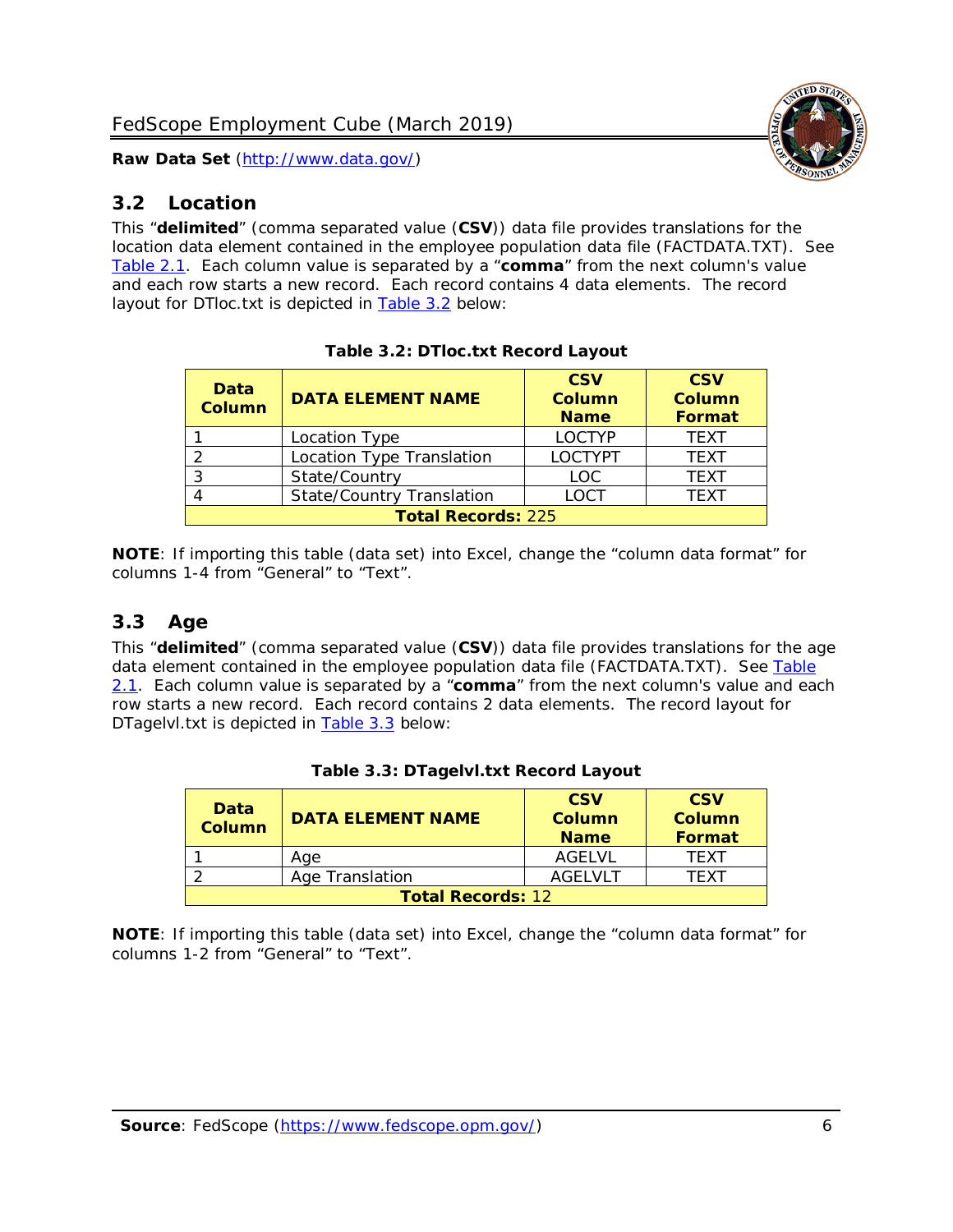

# <span id="page-7-0"></span>*3.4 Education Level*

This "**delimited**" (comma separated value (**CSV**)) data file provides translations for the education level data element contained in the employee population data file (FACTDATA.TXT). See [Table 2.1.](#page-4-0) Each column value is separated by a "**comma**" from the next column's value and each row starts a new record. Each record contains 4 data elements. The record layout for DTedlvl.txt is depicted in [Table 3.4](#page-7-1) below:

<span id="page-7-1"></span>

| Data<br><b>Column</b> | <b>DATA ELEMENT NAME</b>           | <b>CSV</b><br><b>Column</b><br><b>Name</b> | <b>CSV</b><br><b>Column</b><br><b>Format</b> |  |  |  |
|-----------------------|------------------------------------|--------------------------------------------|----------------------------------------------|--|--|--|
|                       | <b>Education Level Type</b>        | <b>EDLVLTYP</b>                            | <b>TEXT</b>                                  |  |  |  |
|                       | Education Level Type Translation   | <b>EDLVLTYPT</b>                           | <b>TEXT</b>                                  |  |  |  |
| っ                     | <b>Education Level</b>             | <b>EDLVL</b>                               | <b>TEXT</b>                                  |  |  |  |
|                       | <b>Education Level Translation</b> | <b>EDLVLT</b>                              | <b>TEXT</b>                                  |  |  |  |
|                       | <b>Total Records: 24</b>           |                                            |                                              |  |  |  |

#### **Table 3.4: DTedlvl.txt Record Layout**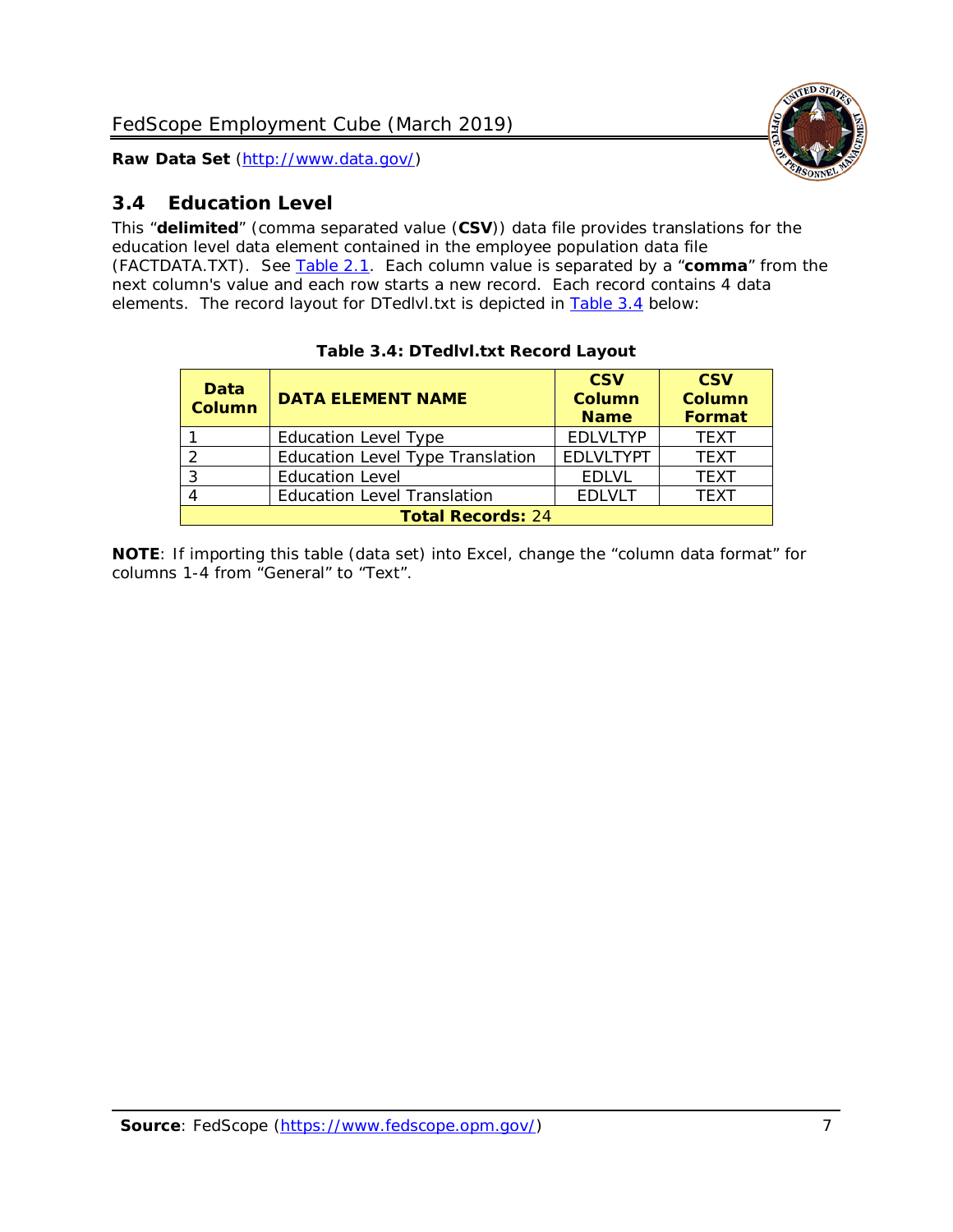

# <span id="page-8-0"></span>*3.5 General Schedule & Equivalent Grade*

This "**delimited**" (comma separated value (**CSV**)) data file provides translations for the general schedule & equivalent grade data element contained in the employee population data file (FACTDATA.TXT). See [Table 2.1.](#page-4-0) Each column value is separated by a "**comma**" from the next column's value and each row starts a new record. Each record contains 1 data element. The record layout for DTgsegrd.txt is depicted in [Table 3.5](#page-8-2) below:

#### **Table 3.5: DTgsegrd.txt Record Layout**

<span id="page-8-2"></span>

| Data<br>Column           | <b>DATA ELEMENT NAME</b>            | <b>CSV</b><br>Column<br><b>Name</b> | <b>CSV</b><br>Column<br><b>Format</b> |  |
|--------------------------|-------------------------------------|-------------------------------------|---------------------------------------|--|
|                          | General Schedule & Equivalent Grade | GSFGRD                              | TFXT                                  |  |
| <b>Total Records: 17</b> |                                     |                                     |                                       |  |

**NOTE**: If importing this table (data set) into Excel, change the "column data format" for column 1-from "General" to "Text".

# <span id="page-8-1"></span>*3.6 Length of Service*

This "**delimited**" (comma separated value (**CSV**)) data file provides translations for the length of service data element contained in the employee population data file (FACTDATA.TXT). See [Table 2.1.](#page-4-0) Each column value is separated by a "**comma**" from the next column's value and each row starts a new record. Each record contains 2 data elements. The record layout for DTloslvl.txt is depicted in [Table 3.6](#page-8-3) below:

#### **Table 3.6: DTloslvl.txt Record Layout**

<span id="page-8-3"></span>

| Data<br><b>Column</b>    | <b>DATA ELEMENT NAME</b>      | <b>CSV</b><br>Column<br><b>Name</b> | <b>CSV</b><br>Column<br>Format |  |
|--------------------------|-------------------------------|-------------------------------------|--------------------------------|--|
|                          | Length of Service             | <b>LOSLVL</b>                       | <b>TFXT</b>                    |  |
|                          | Length of Service Translation | I OSI VI T                          | TFXT                           |  |
| <b>Total Records: 11</b> |                               |                                     |                                |  |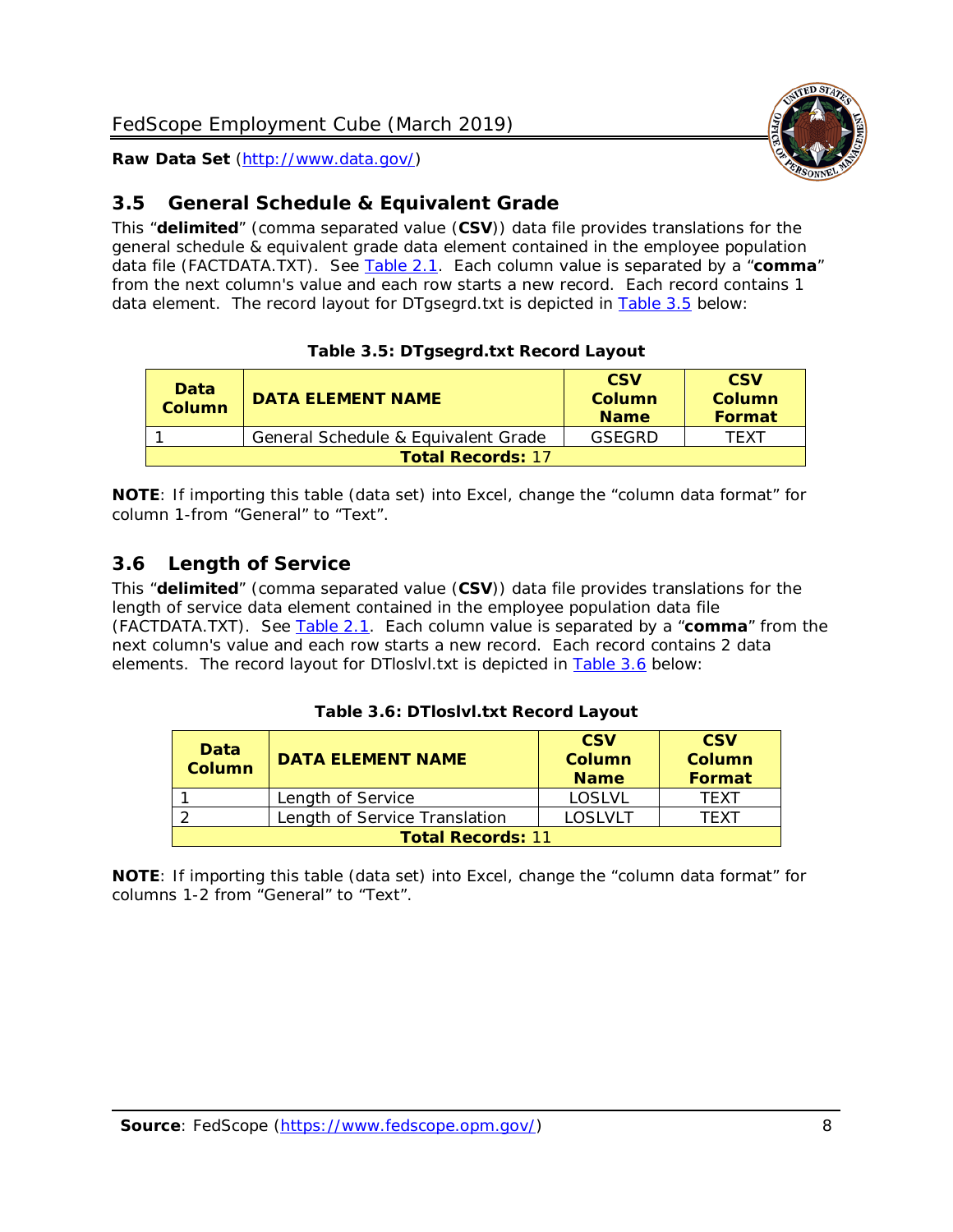# <span id="page-9-0"></span>*3.7 Occupation*

This "**delimited**" (comma separated value (**CSV**)) data file provides translations for the occupation data element contained in the employee population data file (FACTDATA.TXT). See [Table 2.1.](#page-4-0) Each column value is separated by a "**comma**" from the next column's value and each row starts a new record. Each record contains 6 data elements. The record layout for DTocc.txt is depicted in [Table 3.7](#page-9-2) below:

<span id="page-9-2"></span>

| Data<br><b>Column</b>     | <b>DATA ELEMENT NAME</b>             | <b>CSV</b><br><b>Column</b><br><b>Name</b> | <b>CSV</b><br><b>Column</b><br><b>Format</b> |  |
|---------------------------|--------------------------------------|--------------------------------------------|----------------------------------------------|--|
|                           | Occupation Type                      | <b>OCCTYP</b>                              | <b>TEXT</b>                                  |  |
| 2                         | Occupation Type Translation          | <b>OCCTYPT</b>                             | <b>TEXT</b>                                  |  |
| 3                         | <b>Occupation Family</b>             | <b>OCCFAM</b>                              | <b>TEXT</b>                                  |  |
|                           | <b>Occupation Family Translation</b> | <b>OCCFAMT</b>                             | <b>TEXT</b>                                  |  |
| 5                         | Occupation                           | <b>OCC</b>                                 | <b>TEXT</b>                                  |  |
| 6                         | <b>Occupation Translation</b>        | <b>OCCT</b>                                | <b>TEXT</b>                                  |  |
| <b>Total Records: 675</b> |                                      |                                            |                                              |  |

**Table 3.7: DTocc.txt Record Layout**

**NOTE**: If importing this table (data set) into Excel, change the "column data format" for columns 1-6 from "General" to "Text".

# <span id="page-9-1"></span>*3.8 Occupation Category*

This "**delimited**" (comma separated value (**CSV**)) data file provides translations for the occupation category data element contained in the employee population data file (FACTDATA.TXT). See [Table 2.1.](#page-4-0) Each column value is separated by a "**comma**" from the next column's value and each row starts a new record. Each record contains 2 data elements. The record layout for DTpatco.txt is depicted in [Table 3.8](#page-9-3) below:

<span id="page-9-3"></span>

| <b>Data</b><br><b>Column</b> | <b>DATA ELEMENT NAME</b>        | <b>CSV</b><br>Column<br><b>Name</b> | <b>CSV</b><br>Column<br>Format |
|------------------------------|---------------------------------|-------------------------------------|--------------------------------|
|                              | <b>Occupation Category</b>      | <b>PATCO</b>                        | <b>TFXT</b>                    |
|                              | Occupation Category Translation | <b>PATCOT</b>                       | <b>TFXT</b>                    |
| <b>Total Records: 7</b>      |                                 |                                     |                                |

|  |  | Table 3.8: DTpatco.txt Record Layout |  |
|--|--|--------------------------------------|--|
|  |  |                                      |  |

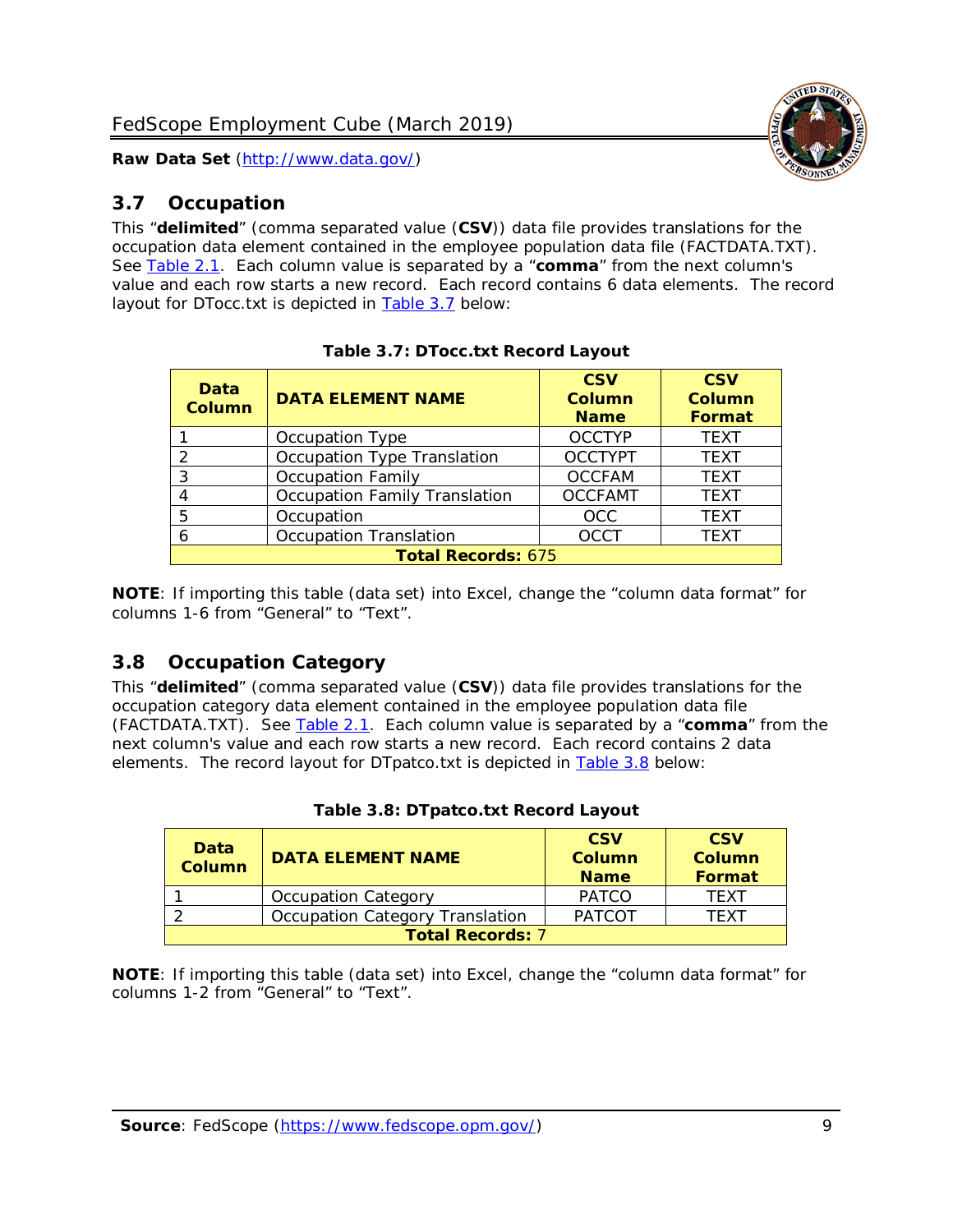

# <span id="page-10-0"></span>*3.9 Pay Plan & Grade*

This "**delimited**" (comma separated value (**CSV**)) data file provides translations for the pay plan & grade data element contained in the employee population data file (FACTDATA.TXT). See [Table 2.1.](#page-4-0) Each column value is separated by a "**comma**" from the next column's value and each row starts a new record. Each record contains 7 data elements. The record layout for DTppgrd.txt is depicted in [Table 3.9](#page-10-2) below:

<span id="page-10-2"></span>

| Data<br><b>Column</b> | <b>DATA ELEMENT NAME</b>    | <b>CSV</b><br><b>Column</b><br><b>Name</b> | <b>CSV</b><br><b>Column</b><br><b>Format</b> |  |
|-----------------------|-----------------------------|--------------------------------------------|----------------------------------------------|--|
|                       | Pay Plan Type               | <b>PPTYP</b>                               | <b>TEXT</b>                                  |  |
| 2                     | Pay Plan Type Translation   | <b>PPTYPT</b>                              | <b>TEXT</b>                                  |  |
| 3                     | Pay Plan Group              | <b>PPGROUP</b>                             | <b>TEXT</b>                                  |  |
| 4                     | Pay Plan Group Translation  | <b>PPGROUPT</b>                            | <b>TEXT</b>                                  |  |
| 5                     | Pay Plan                    | PAYPLAN                                    | <b>TEXT</b>                                  |  |
| 6                     | Pay Plan Translation        | <b>PAYPLANT</b>                            | <b>TEXT</b>                                  |  |
| 7                     | Pay Plan & Grade            | <b>PPGRD</b>                               | <b>TEXT</b>                                  |  |
|                       | <b>Total Records: 1,020</b> |                                            |                                              |  |

#### **Table 3.9: DTppgrd.txt Record Layout**

**NOTE**: If importing this table (data set) into Excel, change the "column data format" for columns 1-7 from "General" to "Text".

# <span id="page-10-1"></span>*3.10 Salary Level*

This "**delimited**" (comma separated value (**CSV**)) data file provides translations for the salary level data element contained in the employee population data file (FACTDATA.TXT). See [Table 2.1.](#page-4-0) Each column value is separated by a "**comma**" from the next column's value and each row starts a new record. Each record contains 2 data elements. The record layout for DTsallvl.txt is depicted in [Table 3.10](#page-10-3) below:

<span id="page-10-3"></span>

| <b>Data</b><br><b>Column</b> | <b>DATA ELEMENT NAME</b>        | <b>CSV</b><br><b>Column</b><br><b>Name</b> | <b>CSV</b><br><b>Column</b><br>Format |
|------------------------------|---------------------------------|--------------------------------------------|---------------------------------------|
|                              | Salary Level                    | <b>SAITVI</b>                              | <b>TFXT</b>                           |
|                              | <b>Salary Level Translation</b> | <b>SALLVLT</b>                             | <b>TFXT</b>                           |
| <b>Total Records: 26</b>     |                                 |                                            |                                       |

|  |  | Table 3.10: DTsallvl.txt Record Layout |  |  |
|--|--|----------------------------------------|--|--|
|--|--|----------------------------------------|--|--|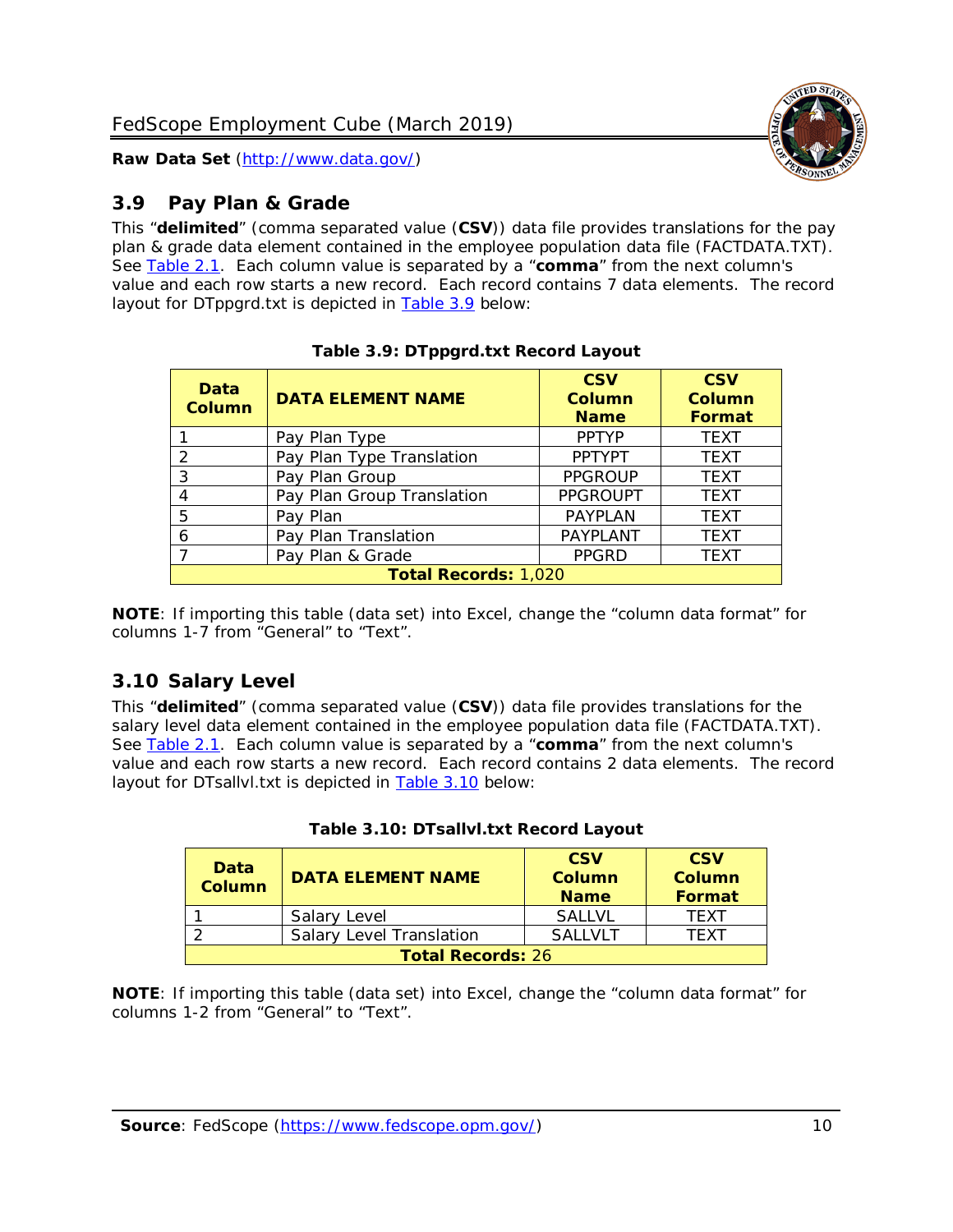

### <span id="page-11-0"></span>*3.11 STEM Occupations*

This "**delimited**" (comma separated value (**CSV**)) data file provides translations for the STEM occupations data element contained in the employee population data file (FACTDATA.TXT). See [Table 2.1.](#page-4-0) Each column value is separated by a "**comma**" from the next column's value and each row starts a new record. Each record contains 6 data elements. The record layout for DTstemocc.txt is depicted in [Table 3.11](#page-11-2) below:

<span id="page-11-2"></span>

| Data<br><b>Column</b> | <b>DATA ELEMENT NAME</b>                     | <b>CSV</b><br><b>Column</b><br><b>Name</b> | <b>CSV</b><br><b>Column</b><br><b>Format</b> |
|-----------------------|----------------------------------------------|--------------------------------------------|----------------------------------------------|
|                       | <b>STEM Occupation Aggregate</b>             | <b>STEMAGG</b>                             | <b>TEXT</b>                                  |
| $\mathcal{P}$         | <b>STEM Occupation Aggregate Translation</b> | <b>STEMAGGT</b>                            | <b>TEXT</b>                                  |
| 3                     | <b>STEM Occupation Type</b>                  | <b>STEMTYP</b>                             | <b>TEXT</b>                                  |
| 4                     | <b>STEM Occupation Type Translation</b>      | <b>STEMTYPT</b>                            | <b>TEXT</b>                                  |
| 5                     | <b>STEM Occupation</b>                       | <b>STEMOCC</b>                             | <b>TEXT</b>                                  |
| 6                     | <b>STEM Occupation Translation</b>           | <b>STEMOCCT</b>                            | <b>TEXT</b>                                  |
|                       | <b>Total Records: 119</b>                    |                                            |                                              |

**Table 3.11: DTstemocc.txt Record Layout**

**NOTE**: If importing this table (data set) into Excel, change the "column data format" for columns 1-6 from "General" to "Text".

# <span id="page-11-1"></span>*3.12 Supervisory Status*

This "**delimited**" (comma separated value (**CSV**)) data file provides translations for the supervisory status data element contained in the employee population data file (FACTDATA.TXT). See [Table 2.1.](#page-4-0) Each column value is separated by a "**comma**" from the next column's value and each row starts a new record. Each record contains 4 data elements. The record layout for DTsuper.txt is depicted in [Table 3.12](#page-11-3) below:

<span id="page-11-3"></span>

| Data<br><b>Column</b>   | <b>DATA ELEMENT NAME</b>              | <b>CSV</b><br><b>Column</b><br><b>Name</b> | <b>CSV</b><br><b>Column</b><br><b>Format</b> |  |
|-------------------------|---------------------------------------|--------------------------------------------|----------------------------------------------|--|
|                         | <b>Supervisory Status Type</b>        | <b>SUPERTYP</b>                            | <b>TEXT</b>                                  |  |
|                         | Supervisory Status Type Translation   | <b>SUPERTYPT</b>                           | <b>TFXT</b>                                  |  |
|                         | <b>Supervisory Status</b>             | <b>SUPERVIS</b>                            | <b>TEXT</b>                                  |  |
|                         | <b>Supervisory Status Translation</b> | <b>SUPERVIST</b>                           | <b>TEXT</b>                                  |  |
| <b>Total Records: 7</b> |                                       |                                            |                                              |  |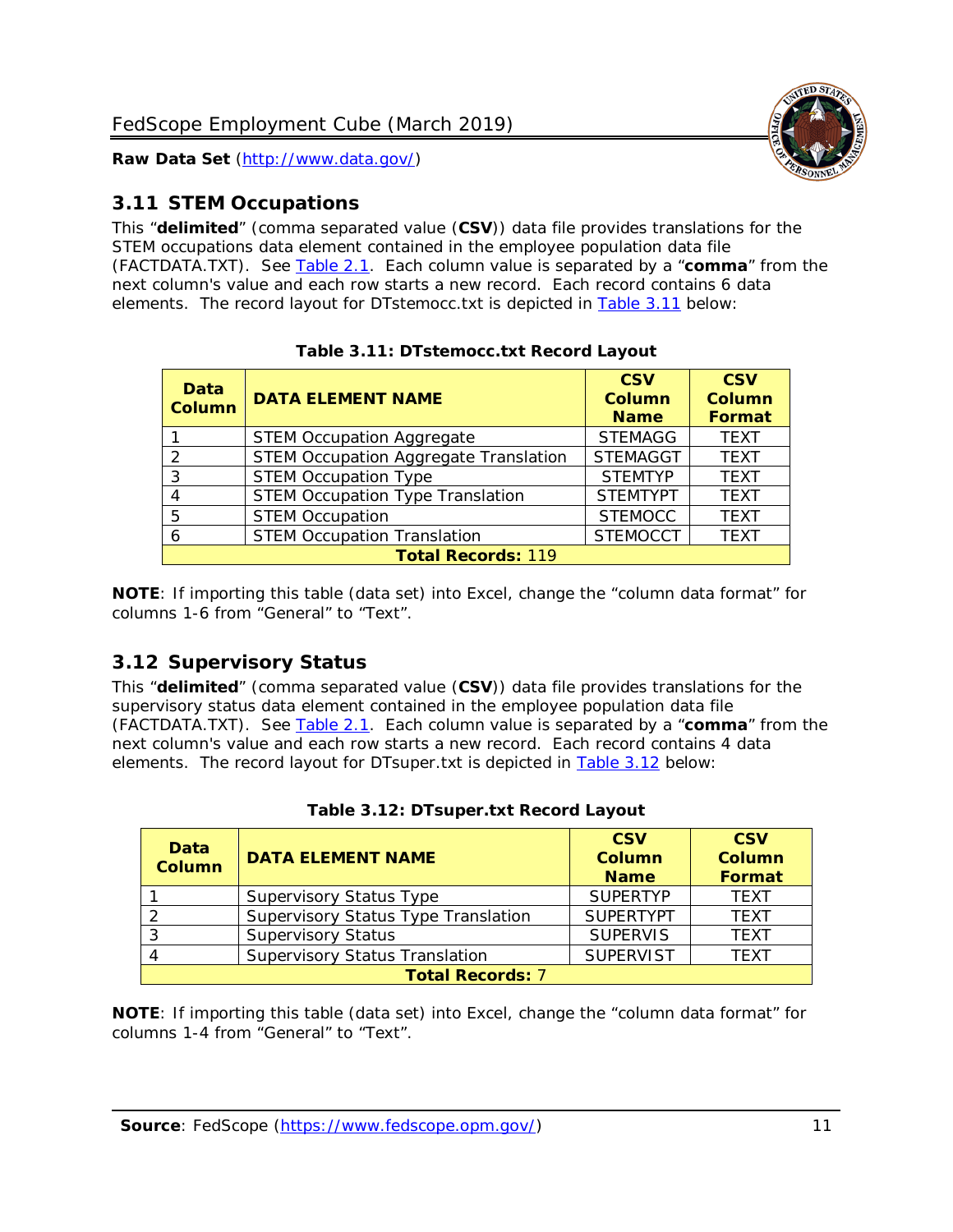

# <span id="page-12-0"></span>*3.13 Type of Appointment*

This "**delimited**" (comma separated value (**CSV**)) data file provides translations for the type of appointment data element contained in the employee population data file (FACTDATA.TXT). See [Table 2.1.](#page-4-0) Each column value is separated by a "**comma**" from the next column's value and each row starts a new record. Each record contains 4 data elements. The record layout for DTtoa.txt is depicted in [Table 3.13](#page-12-2) below:

<span id="page-12-2"></span>

| Data<br><b>Column</b>    | <b>DATA ELEMENT NAME</b>             | <b>CSV</b><br>Column<br><b>Name</b> | <b>CSV</b><br>Column<br><b>Format</b> |
|--------------------------|--------------------------------------|-------------------------------------|---------------------------------------|
|                          | Type of Appointment Type             | <b>TOATYP</b>                       | <b>TFXT</b>                           |
|                          | Type of Appointment Type Translation | <b>TOATYPT</b>                      | <b>TEXT</b>                           |
|                          | Type of Appointment                  | <b>TOA</b>                          | <b>TFXT</b>                           |
|                          | Type of Appointment Translation      | <b>TOAT</b>                         | <b>TFXT</b>                           |
| <b>Total Records: 21</b> |                                      |                                     |                                       |

**Table 3.13: DTtoa.txt Record Layout**

**NOTE**: If importing this table (data set) into Excel, change the "column data format" for columns 1-4 from "General" to "Text".

# <span id="page-12-1"></span>*3.14 Work Schedule*

This "**delimited**" (comma separated value (**CSV**)) data file provides translations for the work schedule data element contained in the employee population data file (FACTDATA.TXT). See [Table 2.1.](#page-4-0) Each column value is separated by a "**comma**" from the next column's value and each row starts a new record. Each record contains 4 data elements. The record layout for DTwrksch.txt is depicted in [Table 3.14](#page-12-3) below:

<span id="page-12-3"></span>

| Data<br><b>Column</b>    | <b>DATA ELEMENT NAME</b>       | <b>CSV</b><br>Column<br><b>Name</b> | <b>CSV</b><br><b>Column</b><br><b>Format</b> |
|--------------------------|--------------------------------|-------------------------------------|----------------------------------------------|
|                          | Work Schedule Type             | <b>WSTYP</b>                        | <b>TEXT</b>                                  |
| -2                       | Work Schedule Type Translation | <b>WSTYPT</b>                       | <b>TEXT</b>                                  |
| -3                       | Work Schedule                  | <b>WORKSCH</b>                      | <b>TFXT</b>                                  |
|                          | Work Schedule Translation      | <b>WORKSCHT</b>                     | <b>TFXT</b>                                  |
| <b>Total Records: 12</b> |                                |                                     |                                              |

**Table 3.14: DTwrksch.txt Record Layout**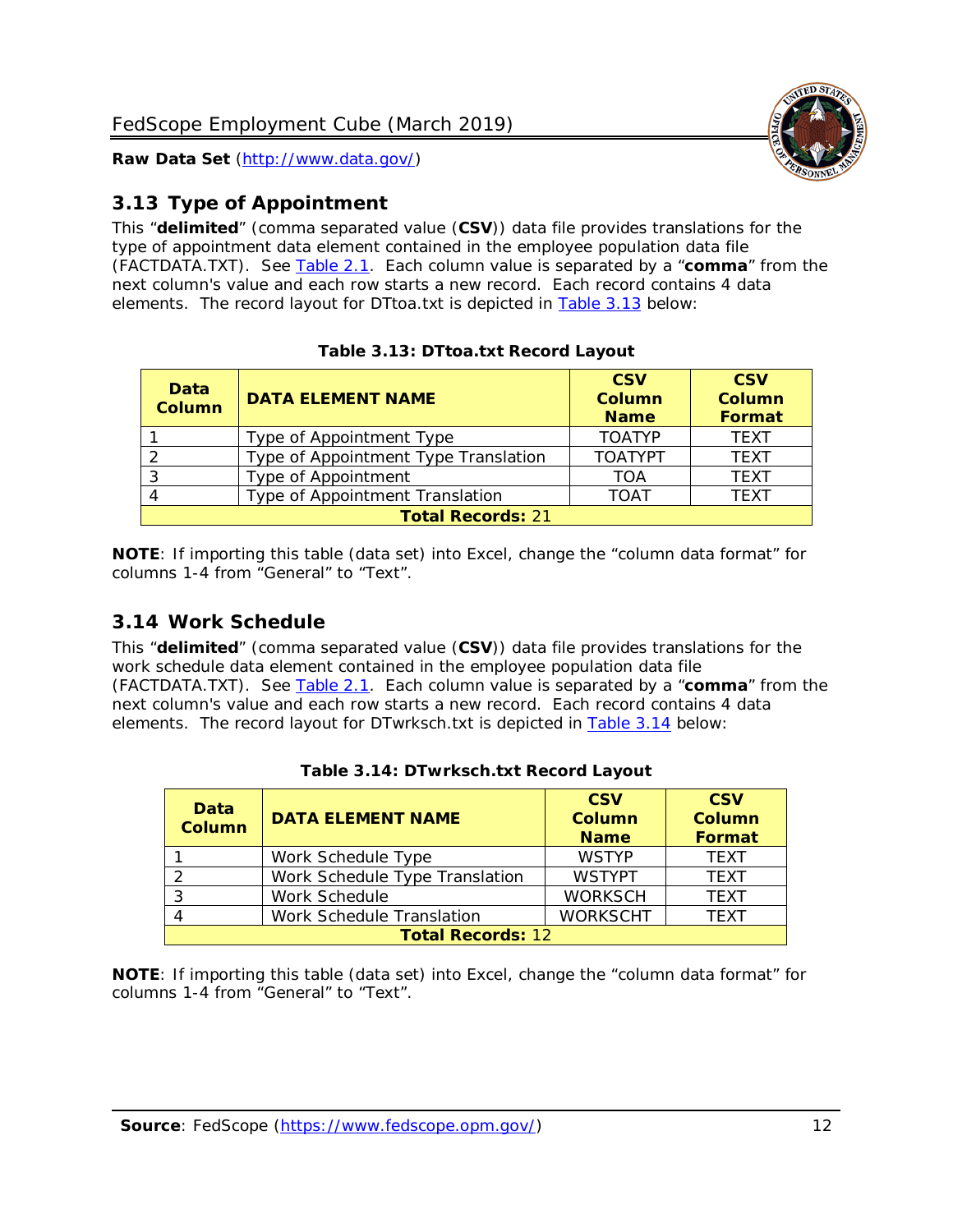<span id="page-13-0"></span>

This "**delimited**" (comma separated value (**CSV**)) data file provides translations for the work status data element contained in the employee population data file (FACTDATA.TXT). See [Table 2.1.](#page-4-0) Each column value is separated by a "**comma**" from the next column's value and each row starts a new record. Each record contains 2 data elements. The record layout for DTwkstat.txt is depicted in [Table 3.15](#page-13-2) below:

<span id="page-13-2"></span>

| Data<br><b>Column</b>   | <b>DATA ELEMENT NAME</b>       | <b>CSV</b><br>Column<br><b>Name</b> | <b>CSV</b><br>Column<br><b>Format</b> |
|-------------------------|--------------------------------|-------------------------------------|---------------------------------------|
|                         | Work Status                    | <b>WORKSTAT</b>                     | <b>TFXT</b>                           |
|                         | <b>Work Status Translation</b> | <b>WORKSTATT</b>                    | TFXT                                  |
| <b>Total Records: 2</b> |                                |                                     |                                       |

**Table 3.15: DTwkstat.txt Record Layout**

**NOTE**: If importing this table (data set) into Excel, change the "column data format" for columns 1-2 from "General" to "Text".

#### <span id="page-13-1"></span>*3.16 Date*

This "**delimited**" (comma separated value (**CSV**)) data file provides translations for the status file month date data element contained in the employee population data file (FACTDATA.TXT). See [Table 2.1.](#page-4-0) Each column value is separated by a "**comma**" from the next column's value and each row starts a new record. Each record contains 2 data elements. The record layout for DTdate.txt is depicted in [Table 3.16](#page-13-3) below:

<span id="page-13-3"></span>

| <b>Data</b><br><b>Column</b> | <b>DATA ELEMENT NAME</b> | <b>CSV</b><br>Column<br><b>Name</b> | <b>CSV</b><br>Column<br>Format |
|------------------------------|--------------------------|-------------------------------------|--------------------------------|
|                              | File Date                | <b>DATECODE</b>                     | <b>TFXT</b>                    |
|                              | File Date Translation    | <b>DATECODET</b>                    | TFXT                           |
| <b>Total Records: 1</b>      |                          |                                     |                                |

**Table 3.16: DTdate.txt Record Layout**

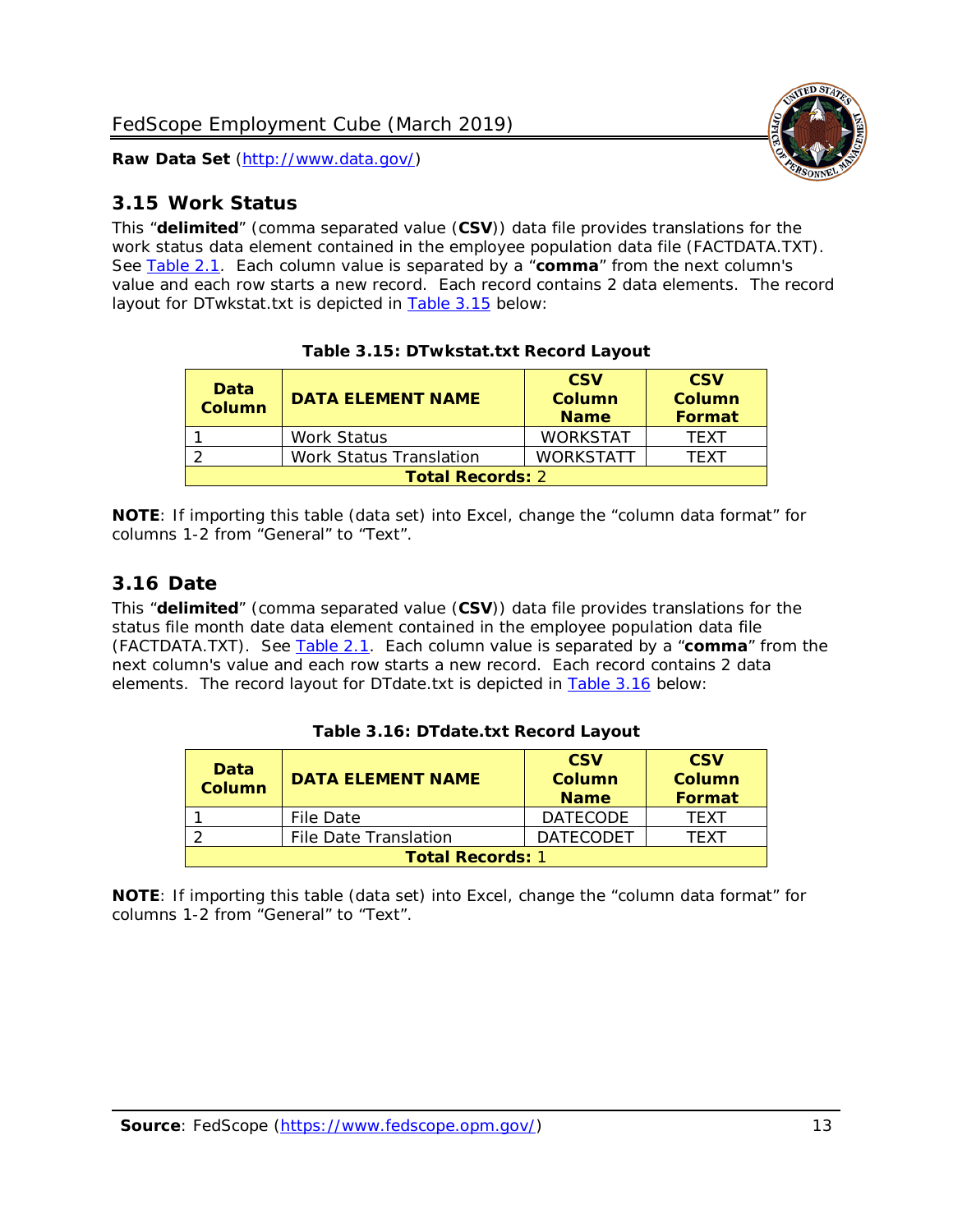### <span id="page-14-0"></span>*3.17 Employment*

There is no translation file for this data element. Every record in the employee population data file (FACTDATA.TXT) contains a value of "1" for this field. See Chapter [4.17](#page-16-8) for definition of **Employment**.

# <span id="page-14-1"></span>*3.18 Average Salary*

There is no translation file for this data element. See Chapter [4.18](#page-17-1) for definition of Average [Salary](#page-17-1) [Average Salary.](#page-17-1)

### <span id="page-14-2"></span>*3.19 Average Length of Service*

There is no translation file for this data element. See Chapter [4.19](#page-17-2) for definition of Average [Length of Service](#page-17-2)

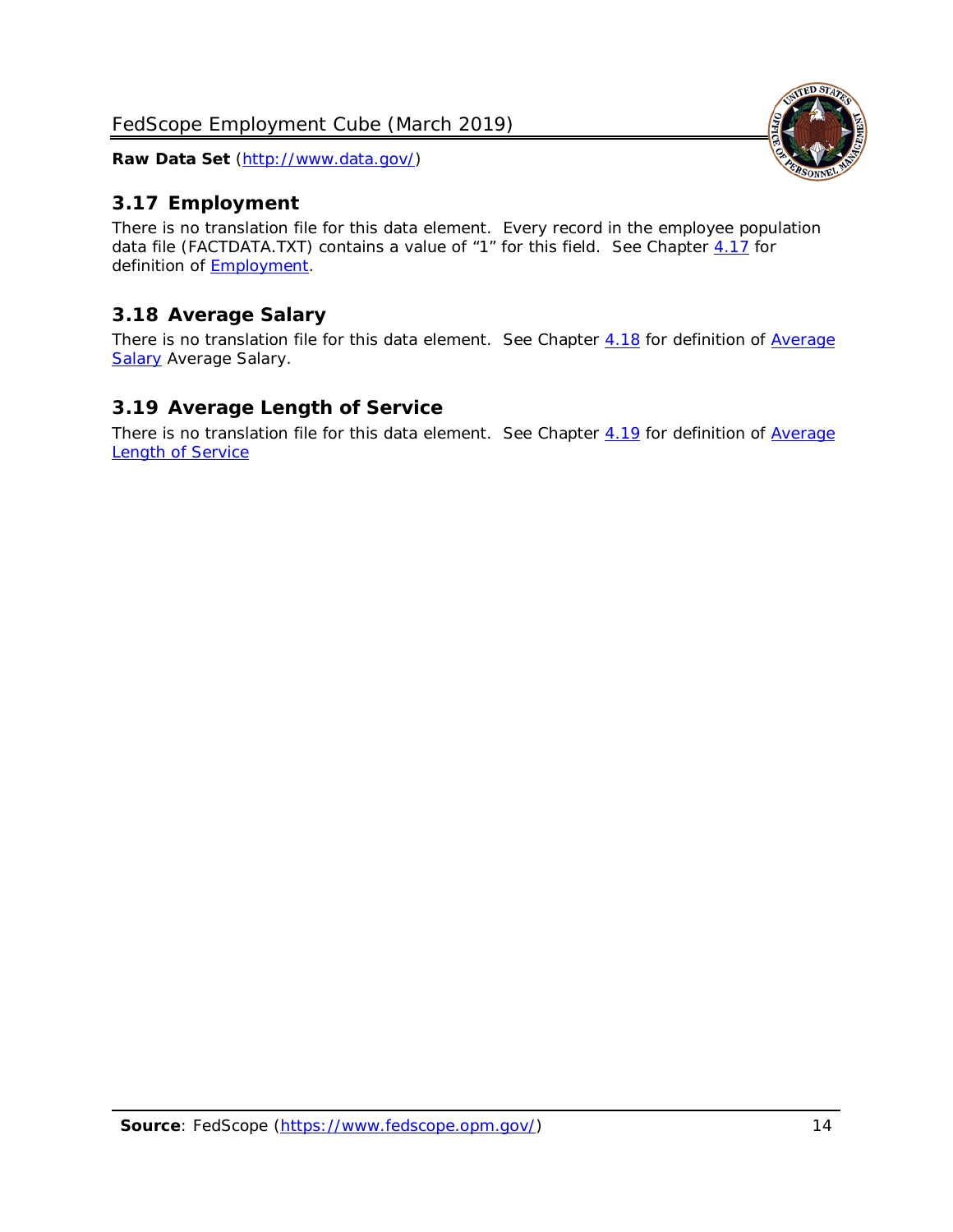<span id="page-15-0"></span>

### <span id="page-15-1"></span>*4.1 Agency*

<span id="page-15-2"></span>The employing organization.

### *4.2 Location*

The official duty station of an employee. Locations in the United States are defined in terms of states. Locations outside the United States are defined in terms of countries and U.S. territories.

# <span id="page-15-3"></span>*4.3 Age*

An employee's age. Age is displayed in five-year intervals, except for an initial interval of less than 20 years and a final interval of 65 years or more.

### <span id="page-15-4"></span>*4.4 Education Level*

<span id="page-15-5"></span>The extent of an employee's educational attainment from an accredited institution.

#### *4.5 General Schedule & Equivalent Grade*

The General Schedule grade for pay plans in the General Schedule and Equivalent pay plan category (See [Pay Plan & Grade\)](#page-16-0).

#### <span id="page-15-6"></span>*4.6 Length of Service*

The number of years of Federal civilian employment, creditable military service, and other service made creditable by specific legislation. Length of service is grouped by five-year intervals, except for:

- a. the initial intervals of less than 1 year, 1-2 years, and 3-4 years and
- b. the final interval of 35 years or more.

# <span id="page-15-7"></span>*4.7 Occupation*

<span id="page-15-8"></span>An employee's occupation as defined by the Office of Personnel Management (OPM).

#### *4.8 Occupation Category*

Occupational categories are defined by the educational requirements of the occupation and the subject matter and level of difficulty or responsibility of the work.

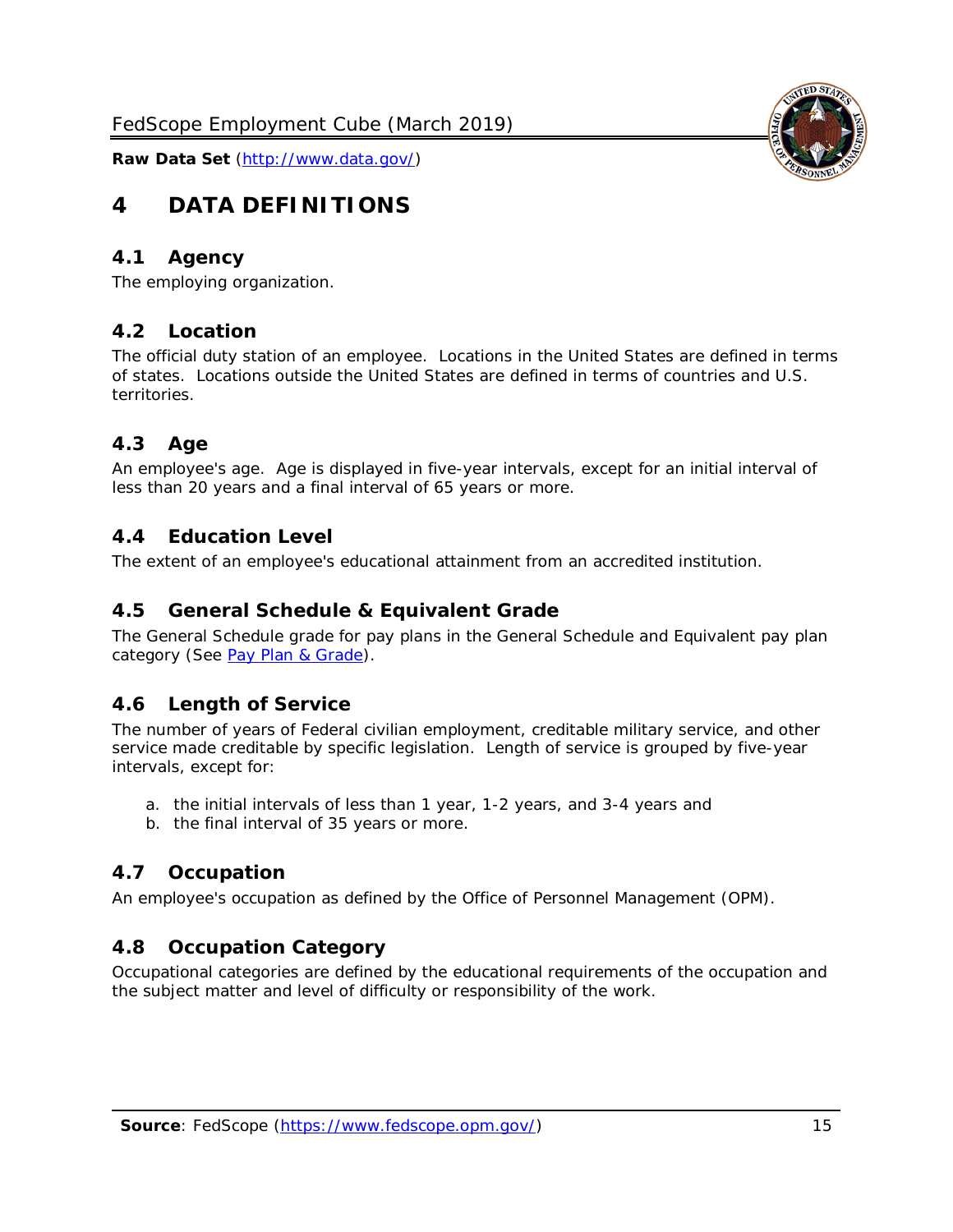

### <span id="page-16-0"></span>*4.9 Pay Plan & Grade*

The pay system and, where applicable, the grade used to determine an employee's basic pay rate. Grade denotes a hierarchical position in a pay plan and is sometimes referred to as level, class, rank, or pay band.

### <span id="page-16-1"></span>*4.10 Salary Level*

An employee's adjusted basic pay, which is an annualized rate of pay. Adjusted basic pay is the sum of an employee's rate of basic pay plus any locality comparability payment and/or special pay adjustment for law enforcement officers. Salaries are grouped by \$10,000 intervals, except for an initial interval of less than \$20,000 and a final interval of \$180,000 or more.

An employee's actual earnings may be more or less than the annualized rate because of factors such as overtime, shift differentials, less than full time work, or leave without pay.

### <span id="page-16-2"></span>*4.11 STEM Occupations*

Listing of occupations grouped into the following four occupational series:

- 1. **S**cience
- 2. **T**echnology
- 3. **E**ngineering
- 4. **M**athematics

# <span id="page-16-3"></span>*4.12 Supervisory Status*

The nature of managerial, supervisory, or non-supervisory responsibility assigned to an employee's position.

#### <span id="page-16-4"></span>*4.13 Type of Appointment*

<span id="page-16-5"></span>An employee's appointment in terms of permanence and competitiveness.

#### *4.14 Work Schedule*

<span id="page-16-6"></span>The time basis on which an employee is scheduled to work.

#### *4.15 Work Status*

A combination of Type of Appointment and Work Schedule data elements. The Work Status data element is limited to "Non-Seasonal Full Time Permanent" and "Other Employees".

#### <span id="page-16-7"></span>*4.16 Date*

<span id="page-16-8"></span>The file date (e.g. March 2019 represented by 201903).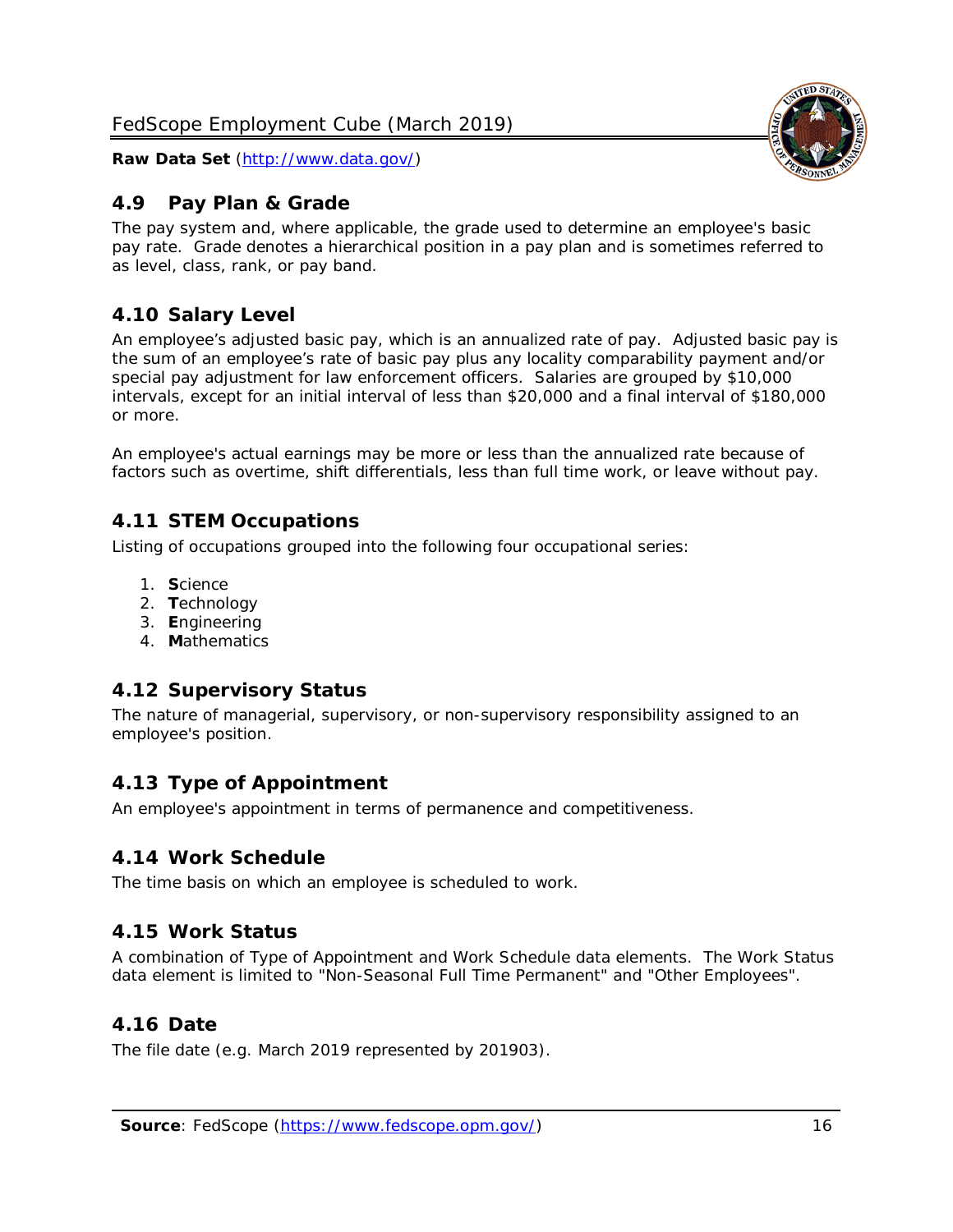# <span id="page-17-0"></span>*4.17 Employment*

A measure representing the number of employees in pay status at the end of the quarter (or end of the pay period prior to the end of the quarter).

# <span id="page-17-1"></span>*4.18 Average Salary*

A measure representing the average adjusted basic pay, an annualized rate of pay. Adjusted basic pay is the sum of an employee's rate of basic pay and any locality comparability payment and/or special pay adjustment for law enforcement officers.

An employee's actual earnings may be more or less than the annualized rate because of factors such as overtime, shift differentials, less than full time work, or leave without pay.

Invalid salary values are excluded from the average. A large number of invalid values could invalidate the average. To obtain counts of invalid values, display the data using the Salary Level dimension (See [Salary Level\)](#page-16-1).

# <span id="page-17-2"></span>*4.19 Average Length of Service*

A measure representing the average number of years of Federal civilian employment and creditable military service.

Invalid values are excluded from the average. A large number of invalid values could invalidate the average. To obtain counts of invalid values, display the data using the Length of Service dimension (See [Length of Service\)](#page-15-6).